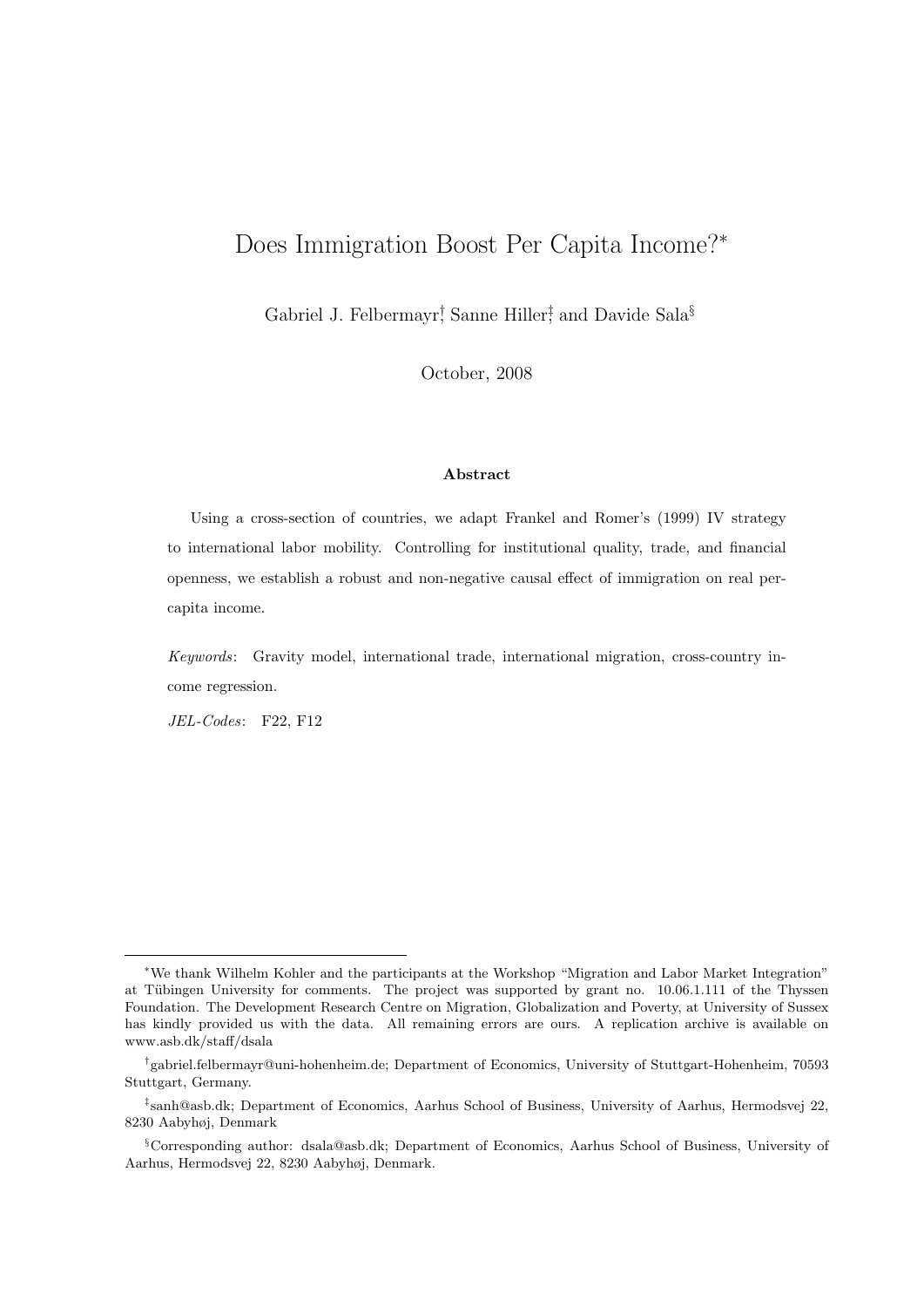# 1 Motivation

Advocates of liberal policies argue that immigration raises the income of native factor owners (Borjas, 1994). For this immigration surplus to materialize, the aggregate production function must display complementarity between inputs and the factor-content of the immigrant inflow must have a different composition than the pre-existing stock of natives.<sup>1</sup> In contrast, per capita income- including immigrants- does not necessarily go up. If immigrants are on average poorer than natives, it trivially falls.<sup>2</sup> Besides being of intrinsic interest, the per capita income effect determines whether the winners of immigration can potentially compensate the losers without excluding the immigrants from the redistribution scheme.

In the long-run, if immigrants assimilate perfectly (i.e. become indistinguishable from natives) and the capital stock adjusts, per capita income reverts to the initial level. However, even in the long-run, migrants may have different propensities to accumulate financial and human capital than natives, which affects per capita income. Moreover, Ottaviano and Peri (2006) argue that the diversity-enhancing effect of immigration increases the value of aggregate output. Still, there may be an opposite effect, if immigration exacerbates ethnic tensions. These ambiguities call for an empirical assessment, the first one - to our best knowledge - on a broad number of countries.<sup>3</sup>

We deal with the endogeneity of immigration to per capita income constructing the geographical component of migration from cross-country data on bilateral migrant stocks and using it as an instrument - akin to Frankel and Romer's (1999, henceforth F&R) for trade openness. Based on non-weak instruments, our analysis establishes a robust, non-negative effect of immigration on per capita income.

 $1$ Other conditions, such as the absence of distortions must hold too.

 $2$  Total GDP always increases if immigrants find productive employment.

<sup>&</sup>lt;sup>3</sup>Buch and Toubal (2008) account for labor market openness in their study of German states.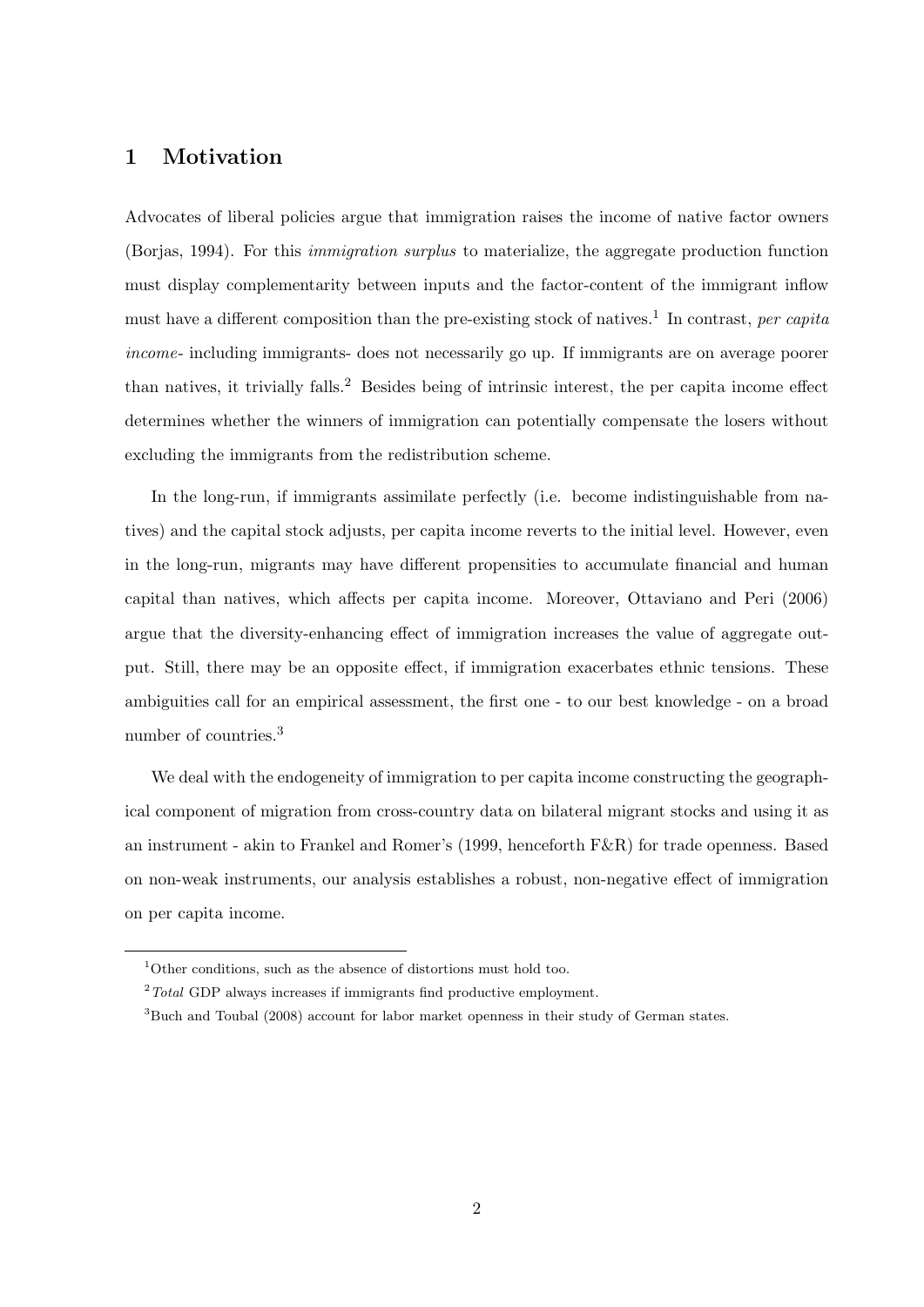### 2 Empirical strategy

Income regression. Following a well established literature, we estimate the following crosscountry income regression:

$$
\ln y_i = \alpha + \beta_M \ln M_i + \beta_T T_i + \beta_F F_i + \gamma' \Gamma_i + \iota I_i + u_i,\tag{1}
$$

where i is the country index,  $y_i$  is per capita GDP (constant dollar PPP, in 2000) and  $M_i$  the stock of immigrants. The vector  $\Gamma_i$  contains population, land surface, a continuous measure of landlockedness - to capture domestic market size - and the malaria index - to control for geography (Rodrik et al., 2004).<sup>4</sup>  $I_i$  proxies institutional quality (Glaeser et. al., 2004).

Our focus is on  $\beta_M$ . Since we include population (native and foreign-born),  $\beta_M$  does not measure the pure size effect of immigration but rather its *compositional* effect, namely the one of an increase in the immigrant share.

A country's attitude towards migration is likely shaped by its history and culture. Unable to use fixed effects in a cross-section, we account for unobserved heterogeneity by inclusion of  $T_i$  - the ratio of exports and imports over GDP - and  $F_i$  - an indicator of financial market integration. We presume that a liberal attitude towards labour flows comes along with a high degree of integration on goods and financial markets.

**Instrumental Variables.**  $M_i, T_i$ , are potentially endogenous. Following F&R, we exploit geographical variation to instrument  $T_i$ . We extend this strategy to  $M_i$ , using a 226x226 matrix of international bilateral migrant stocks for the year 2000. Migrants are defined as "foreign-born", so that our measure is unaffected by national naturalization policies. Let  $M_{ij}$  denote the number of individuals born in country j and residing in i. Then,  $M_i = \sum_{j \in J} M_{ij}$  is the total immigrant stock.

Let

$$
E(X_{ij}|\mathbf{G_{ij}}, ADJ_{ij}) = \exp[\mathbf{G}_{ij}\boldsymbol{\gamma}_X + ADJ_{ij}\lambda_X + (\mathbf{G}_{ij}ADJ_{ij})\boldsymbol{\delta}_X]
$$
\n(2)

<sup>&</sup>lt;sup>4</sup>The index of landlockedness is the share of land borders in total border length. Compare Sachs (2003).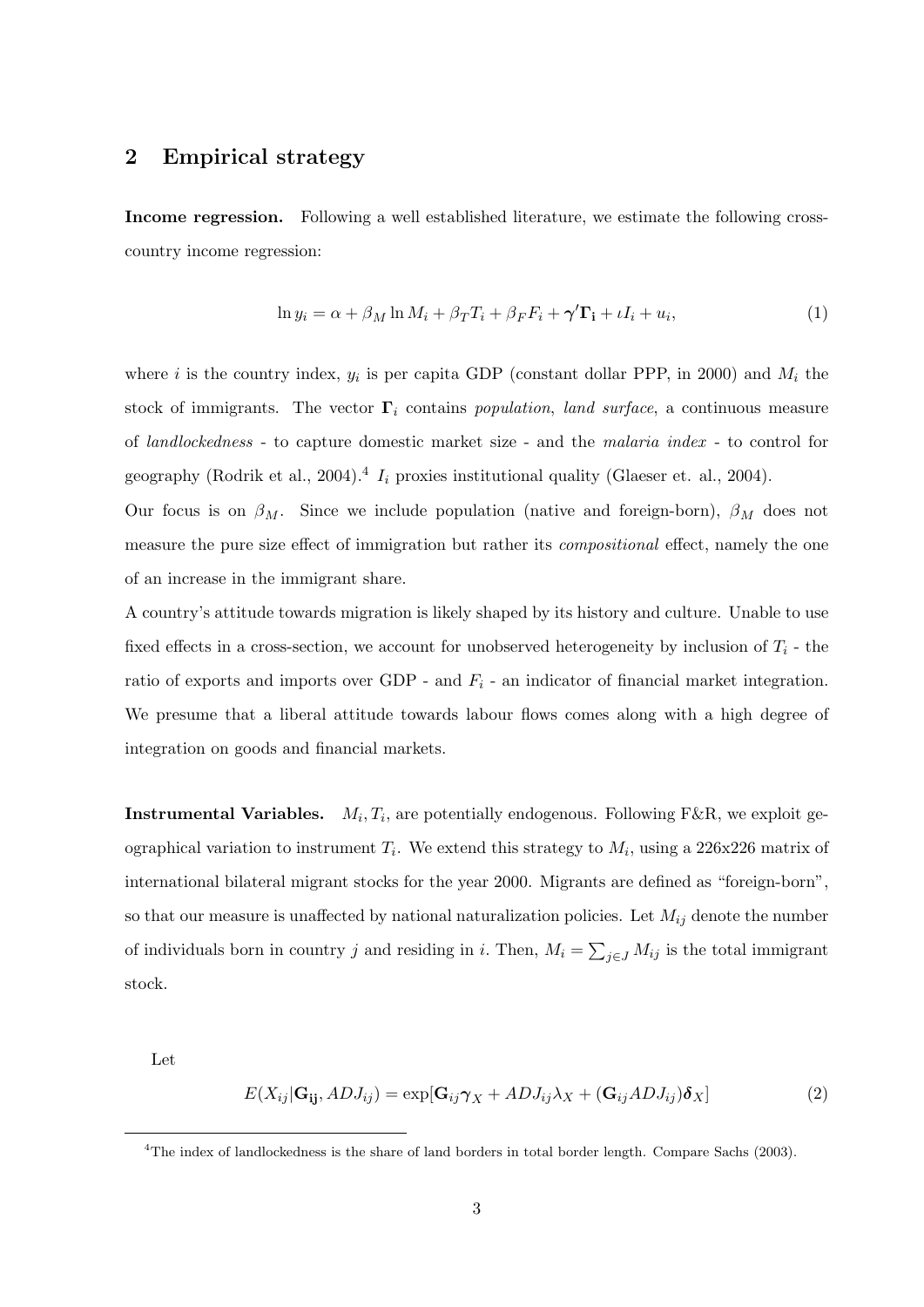with  $X \in \{M, T\}$ .  $\mathbf{G}_{ij}$  is a vector containing geographical variables (landlockedness, ln population in 1960, ln area for each i and j and ln bilateral distance) and  $ADJ_{ij}$  an adjacency dummy.<sup>5</sup> We use Poisson Pseudo Maximum Likelihood (PPML) to estimate (2) for the year 2000 (see Santos and Tenyreyro (2006)). Our instruments are computed as  $\hat{X}_i = \sum_j \hat{X}_{ij}$ ,  $\hat{X}_{ij} = G_{ij}\hat{\boldsymbol{\gamma}}_X + ADJ_{ij}\hat{\lambda}_X + (G_{ij}ADJ_{ij})\hat{\boldsymbol{\delta}}_X$  is the in-sample linear prediction.<sup>6</sup>

Three remarks are in order. First, PPML estimation yields stronger instruments compared to OLS, since it accounts for cases with  $X_{ij} = 0$ , representing a non-negligable share of countrypairs  $(6(3)\%$  of  $M_{ij}(T_{ij})$  in the respective sample).

Second,  $\hat{X}_i$  is a generated measure of *multilateral remoteness* determined exclusively by geography. Hence, no concerns about consistency of (2) as a gravity equation arise.

Third,  $\hat{M}_i$  and  $\hat{T}_i$  prove to be collinear in our regression analysis, leading to weak-instruments when used simultaneously. On the presumption a country's remoteness affects economic and psychological cost of migration, we shall use  $\tilde{M}_i = \frac{1}{N-1} \sum_w D_{wi}$  as an alternative instrument for  $M_i$  (N is the number of countries and  $D_{wi}$  is bilateral distance).

 $F_i$  and  $I_i$  may well be endogenous, but simultaneous instrumentation of many endogenous regressors exacerbates the concern for weak instruments. Since good bilateral data for financial flows are rare, we abstain from instrumenting  $F_i$  like  $X_i$ , but rather proxy  $F_i$  by the (ln) distance to the closest major financial center (Rose and Spiegel, 2008).  $I_i$  is *constitutional review* (La Porta et. al., 2004). Compared to alternative common measures (e.g. *expropriation risk* or government effectiveness), it reflects permanent constraints on the executive authority, rather than election outcomes or temporary policies (Glaeser et al., 2004). By definition, endogeneity concerns are attenuated.

<sup>&</sup>lt;sup>5</sup>The specification is borrowed from F&R. Lewer and van den Berg (2008) show that bilateral migration flows are accurately predicted by geographical variables (along with income and population).

 ${}^{6}$ Using only in-sample predictions increases precision, compare Noguer (2005).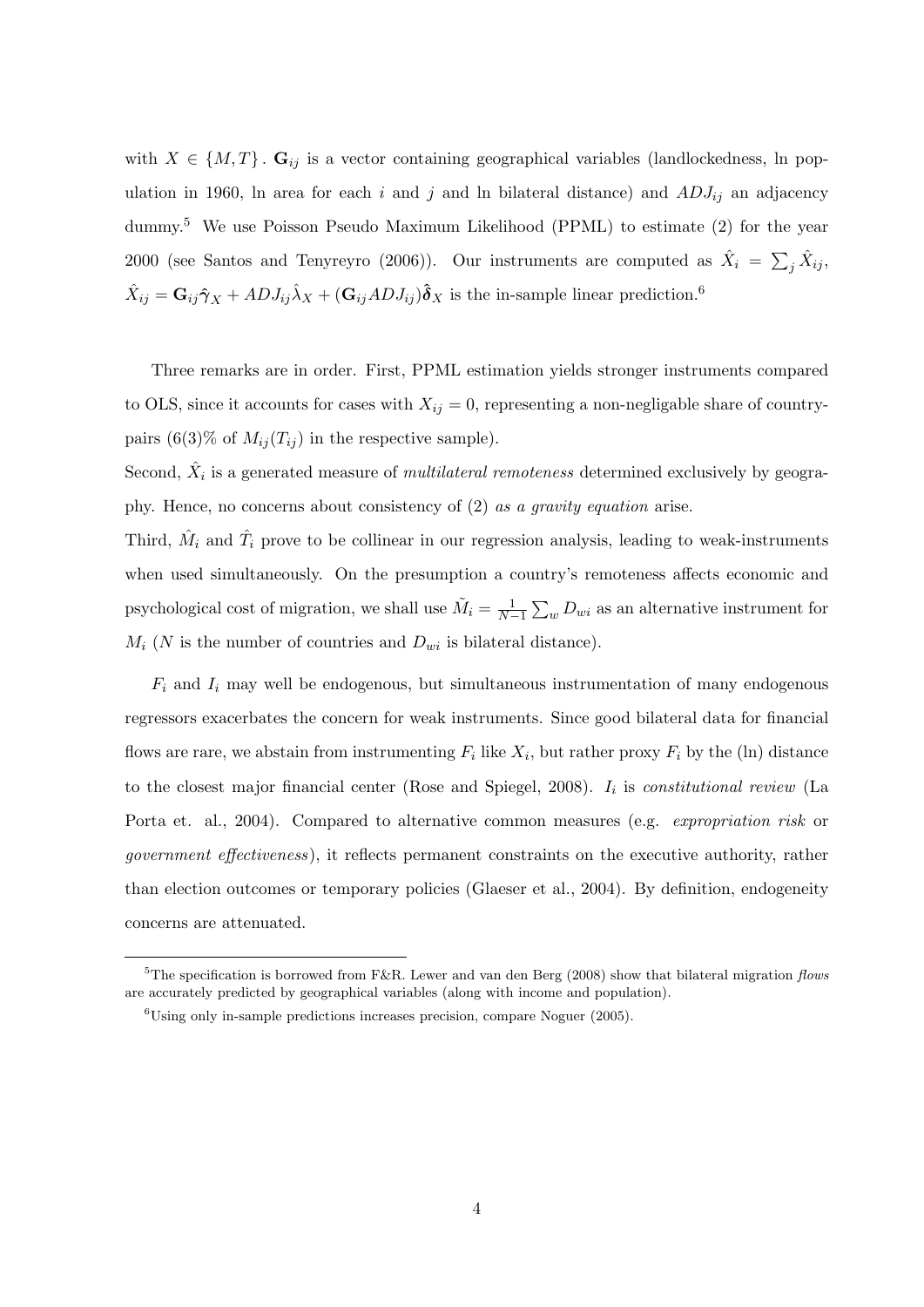#### 3 Results

The elasticity of  $\gamma$  with respect to the migrant stock is (significantly) positive throughout all specification in Table 1. Most importantly, weakness of instruments is of no concern (see the minimum eigenvalue statistics - Stock and Motohiro (2002)).

**Effect of Immigration.** (2) and (3) provide IV estimates based on  $\hat{M}$  and  $\tilde{M}$ , respectively. The different performance in (2) relative to (3) is ascribed to the correlation of 0.52 between  $\hat{M}$ and T (and, therefore with the residual), whereas  $\tilde{M}$  is free of this problem. Overall, OLS underestimates  $\beta_M$ . Several factors weigh upon this discrepancy. On the one hand, measurement error in the migrant stock causes attenuation bias in OLS. On the other hand, unobserved heterogeneity  $(T, F)$ , would cause overestimation of OLS. Finally, the direction of the simultaneity bias(reverse causality of  $M$  and  $y$ ) is ambiguous.

Interestingly, throughout first stage regressions,  $\tilde{M}$  is negatively correlated with immigration, but positively associated with trade openness.

**Trade Openness.** In (5), we add trade openess. To avoid the multicollinearity between  $\hat{T}$ and  $\hat{M}$  when jointly used, we instrument M with  $\tilde{M}$  and T with  $\hat{T}$ .<sup>7</sup> The absence of such multicollinearity is essential to disentangle the effect of labour from goods market integration.

Financial Openness. (6) and (7) additionally control for financial openness. This undoes the statistical significance of the immigration effect, but preserves its positive sign. A similar effect is produced by the direct inclusion among the regressors of the great circle distance, strongly correlated with Rose and Spiegel's indicator ( $\rho = 0.6059$ ). Interestingly, the positive effect of trade openness remains.

**Geography and Institutions.** (1) to (7) draw on the largest possible sample, while (8) to (11) use a smaller sample for which institutional quality data is available. These 63 countries

<sup>&</sup>lt;sup>7</sup>An F-test on the first stage (regressing T on  $\hat{T}$  and  $\hat{M}$ ), reveals both instruments are jointly but not individually significant. In this case, weakness of instruments cannot be rejected. Multicollinearity persists even if (2) is not identically specified for  $M_{ij}$  and  $T_{ij}$ .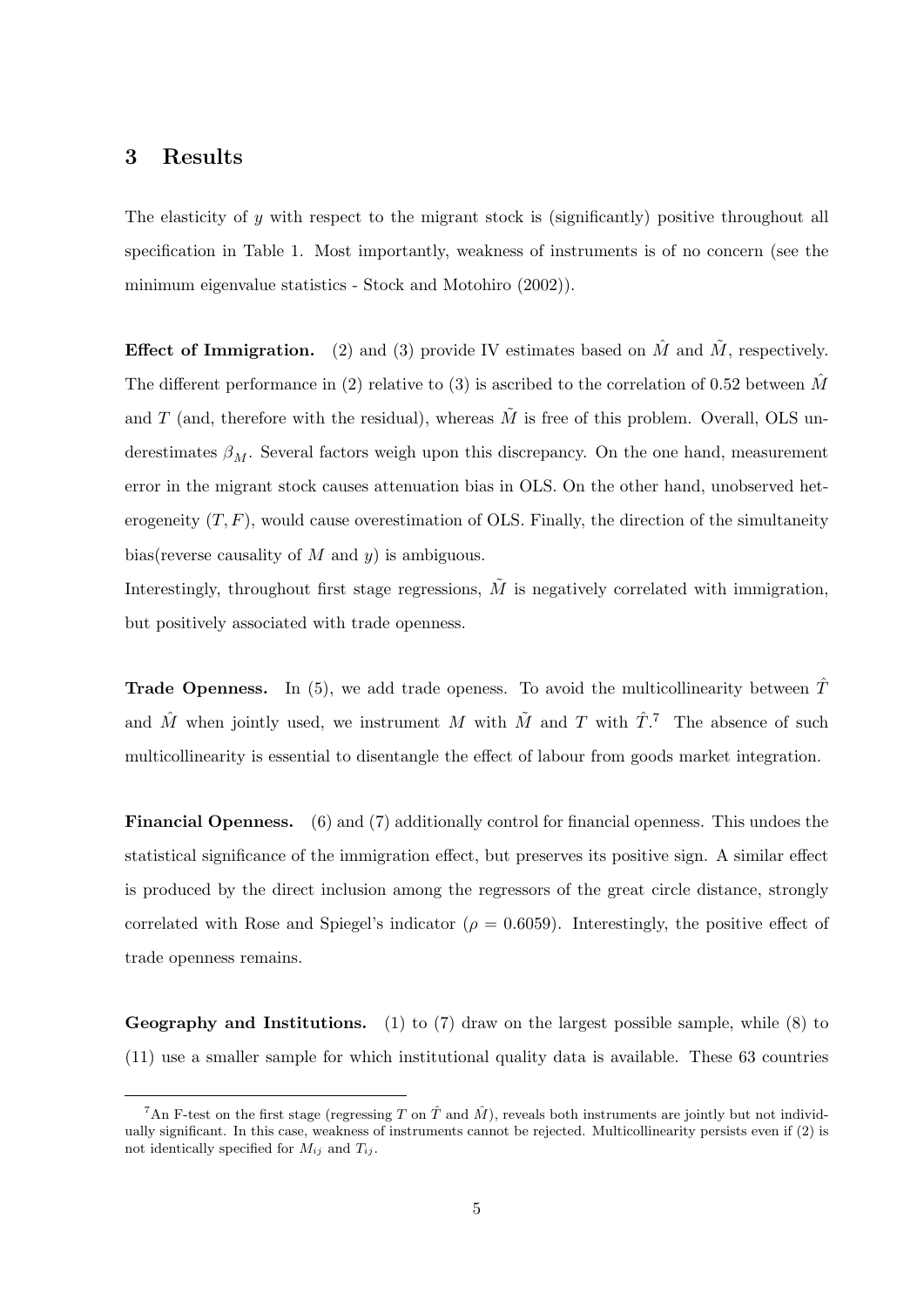tend to be richer, and presumably, have better data quality. Specifications (8) and (9) control for a direct effect of geography - see Sachs (2003) - extending (6) and (7) with the inclusion of a malaria index. Adding institutional controls (coefficients not displayed) in (10) and (11) leaves the coefficients on immigration, trade and financial integration fairly unchanged. The IV and OLS estimates are considerably close. Finally, the inclusion of ethnic fragmentation (Alesina et al., 2003) leaves estimates qualitatively unchanged (not reported).

#### 4 Summary

Using geography-based instruments and controlling for the sheer population size effect, we find robust evidence for immigration to be non-negatively causally related to per capita income. Hence, immigration gives rise to a gain that can  $-$  in principle  $-$  be used to make the native population better off without excluding the immigrants from the redistribution scheme.

Our preferred specification – columns (10) and (11) in Table  $1$  – imply that a  $10\%$  increase in the migrant stock leads to a per capita income gain of 2.2%. We also find that trade and financial integration positively affect per capita income.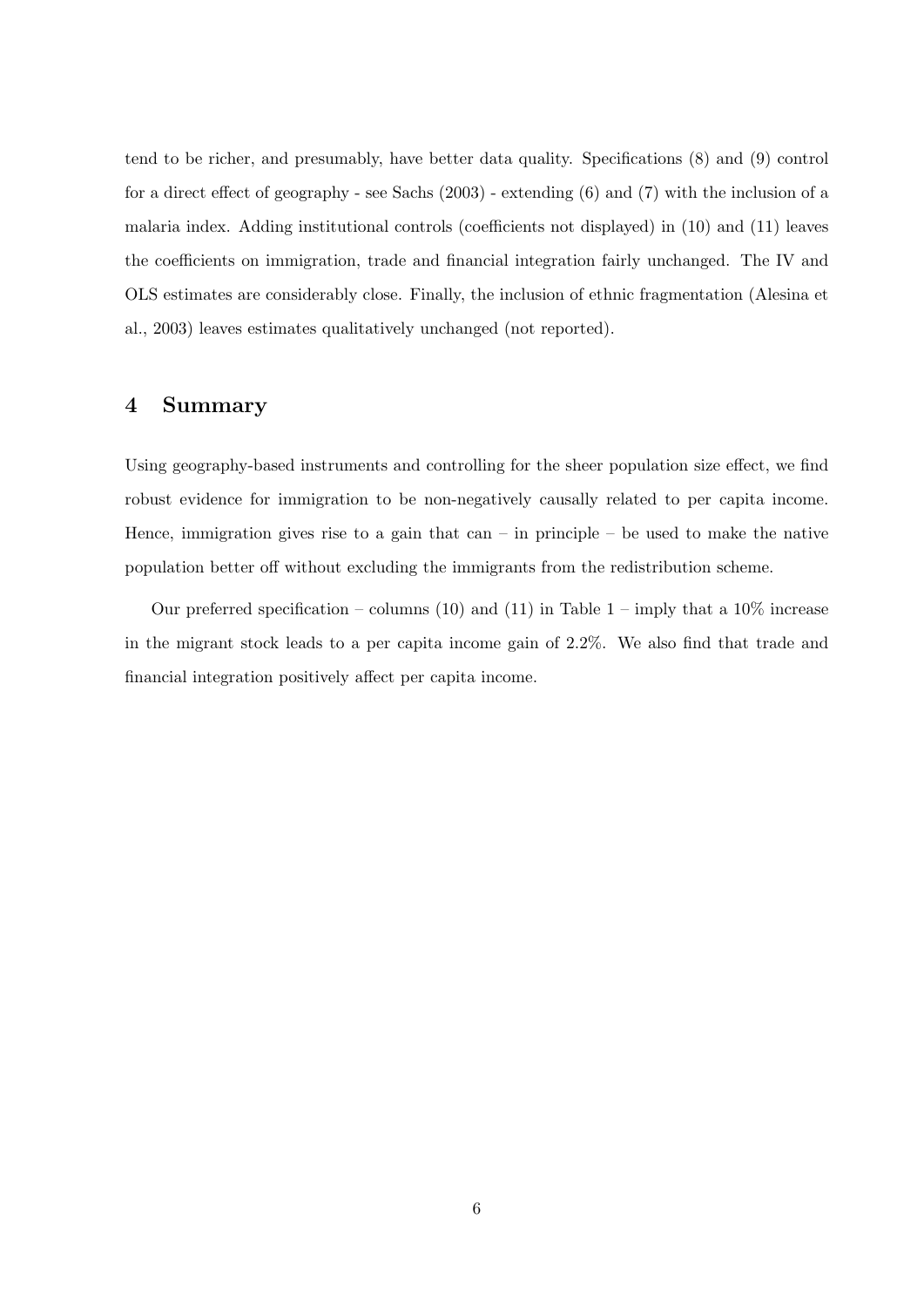## A Data Sources

- Population, GDP per capita  $(2000$  PPP USD $)(y_i)$ : World Development Indicators 2007.
- Bilateral migration stocks  $(M_{ij})$ : World Bank, Development Research Centre on Migration, Globalisation and Poverty. <sup>8</sup>
- Bilateral trade data  $(T_{ij} = (X_{ij} + X_{ji})/Y_i)$ : Direction of Trade Statistics, IMF, Sept. 2006 CD-ROM.
- Trade openness  $(T_i)$ : Penn World Tables 6.2.
- Adjacency  $(ADJ_{ij})$ , Area, bilateral distance: CEPII, Paris.<sup>9</sup>
- Financial Openness  $(F_i)$  proxy: negative of Rose (2008).
- Constitutional Review  $(I_i)$ : La Porta et al. (2004).
- Landlockedness: CIA World Factbook 2008.
- Malaria Index: Rodrick et al. (2004).

### References

- [1] Alesina, A., Devleeschauwer, A., Easterly, W., Kurlat, S. and Wacziarg, R. (2003). Fractionalization. Journal of Economic Growth 8(2): 155-194.
- [2] Borjas, G.J. (1994). The Economics of Immigration. Journal of Economic Literature 32(4): 1667-1717.
- [3] Buch, C.M., Toubal, F. (2008). Openness and Growth: The Long Shadow of the Berlin Wall. Journal of Macroeconomics, doi: 10.1016/j.jmacro.2008.07.004.
- [4] Frankel, J.A., and Romer, D. (1999). Does Trade Cause Growth? American Economic Review 89(3): 379-399.
- [5] Glaeser, E. L., La Porta, R. F. L., and Shleifer, A. (2004). Do Institutions Cause Growth?. Journal of Economic Growth 9(4): 271-303.
- [6] La Porta , Rafael F. L., Lopez-de-Silanes, F., Pop-Eleches, C., Shleifer, A. (2004). Judicial Checks and Balances. Journal of Political Economy, 112(2): 445 - 470.
- [7] Lewer, J.J., and Van den Berg, H. (2008). A gravity model of immigration. Economics Letters 99(1): 164-167.
- [8] Noguer, M.,Siscart, M. (2005). Trade raises income: a precise and robust result. Journal of International Economics vol. 65(2): 447-460.
- [9] Ottaviano, G. and G. Peri (2006). Rethinking the Effects of Immigration on Wages. NBER Working Paper (12496).

 $8$ http://www.migrationdrc.org/research/typesofmigration/global\_migrant\_origin\_database.html

 $9$ www.cepii.fr/anglaisgraph/bdd/distances.htm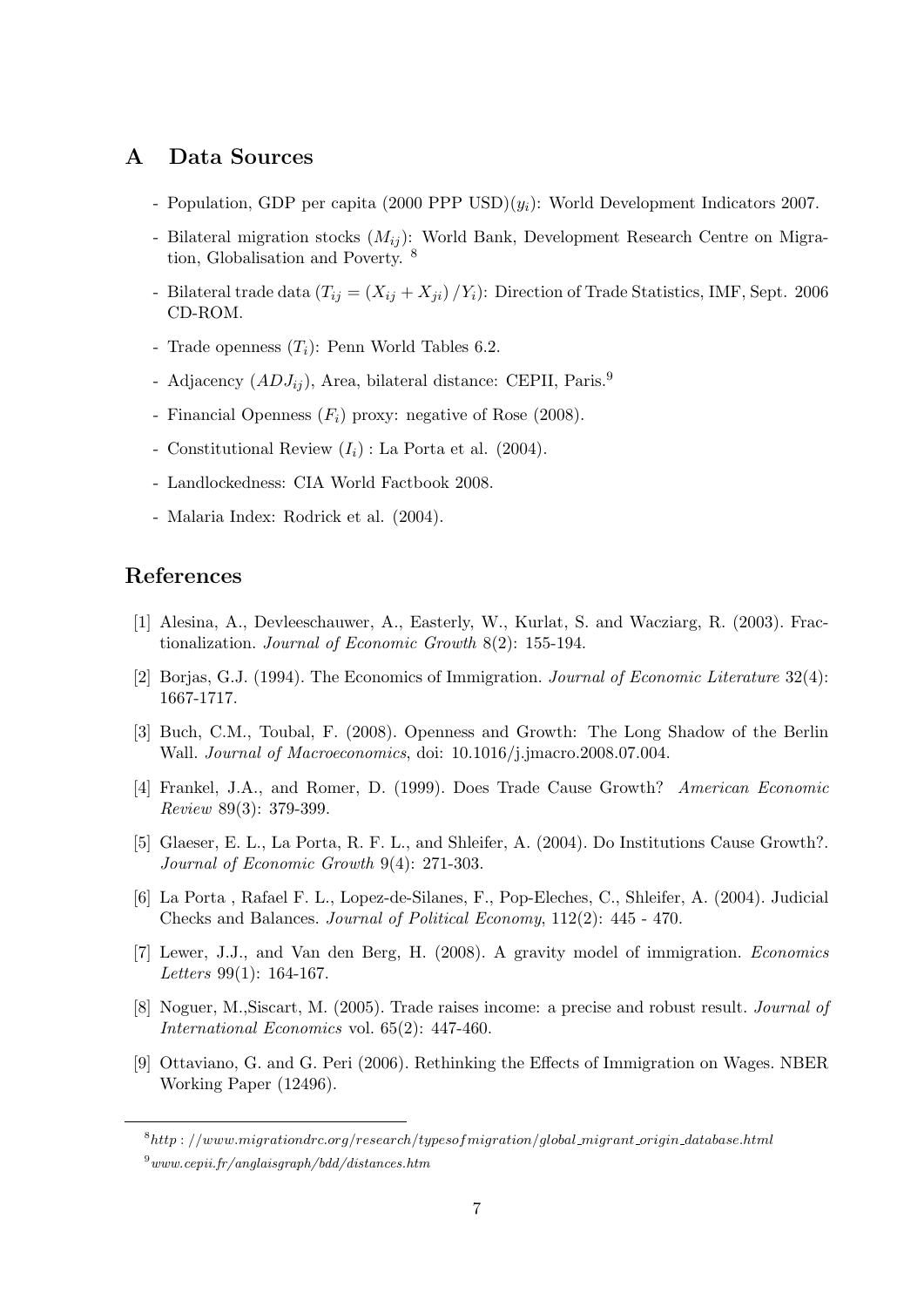- [10] Rodrik, D., Subramanian A., and Trebbi F. (2004). Institutions rule: the primacy of institutions over geography and integration in economic development. Journal of Economic Growth 9(2): 271-293.
- [11] Rose, A. K., and Spiegel, M. M. (2008). International Financial Remotness and Macroeconomic Volatility. Mimeo, University of California Berkeley.
- [12] Sachs, J. D. (2003) Institutions don't Rule: Direct Effects of Geography on per capita Income, NBER WP 9490.
- [13] Santos Silva, J.M.C. and Tenreyro, S. (2006). The log of gravity. Review of Economics and Statistics 88 (4): 641-658.
- [14] Stock, J., Motohiro, Y. (2002). Testing for Weak Instruments in Linear IV Regression. NBER Technical WP 0284.